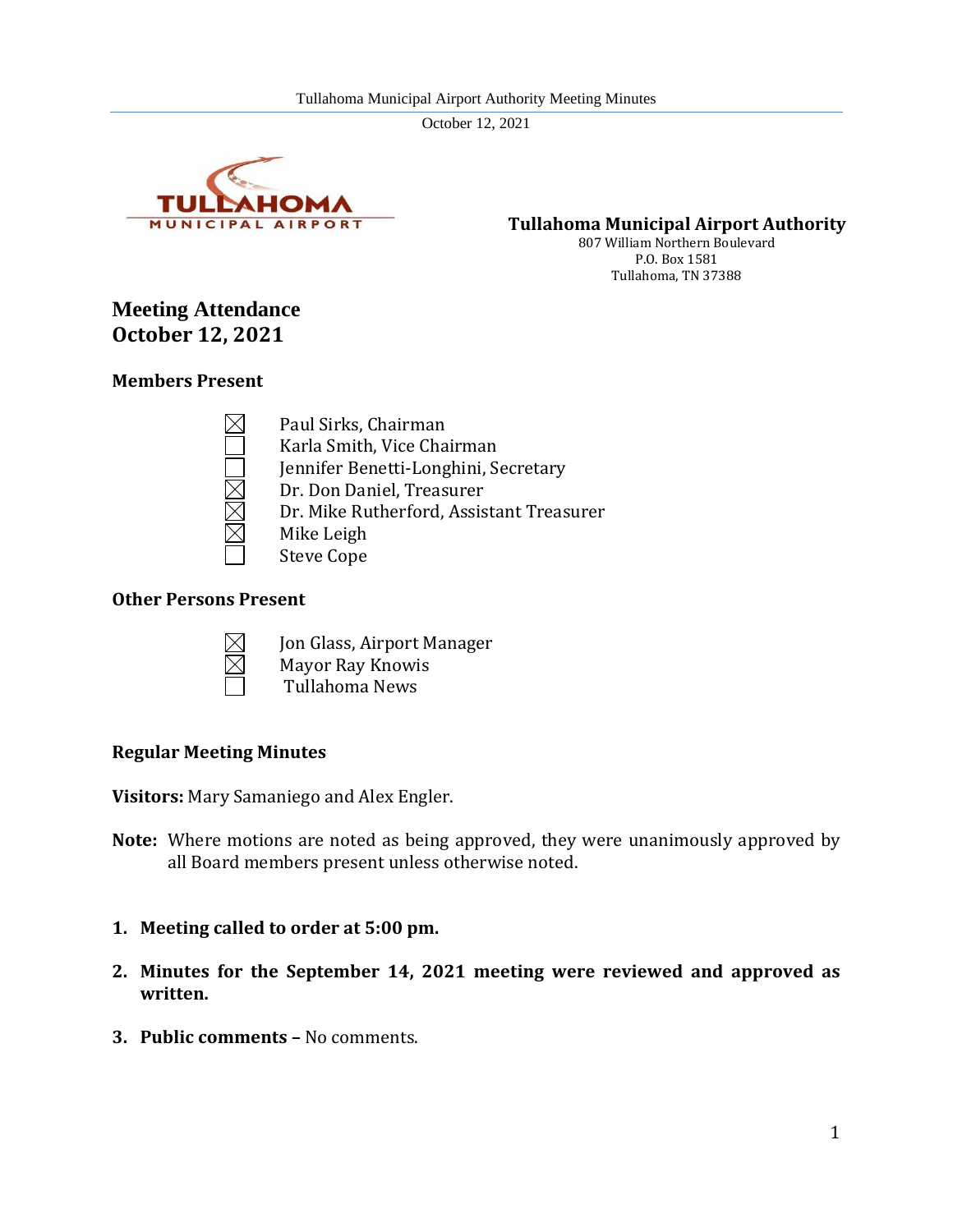**4. Treasurer's report** – Dr.Daniel, Treasurer, provided a high level view of our financial status. We are sound financially. A print out of our current financials was made available.

## **5. Jon Glass presented the below information as the Airport Manager report:**

# *CURRENT PROJECTS*

## **Terminal Building** – **We have some ADA update projects to do on the building. Cost will be funded by the City.**

**CARES Act –** We will receive \$30,000 that can be spent on just about any Airport items. The Aeronautics Division should send us an application to receive the money any day now. I believe we should spend \$15,000 in this fiscal year and \$15,000 in next fiscal year on items such as operational expenses. Will work with Sue Wilson to track the expenses and spend the money where needed. The grant is being executed by TDOT. We have 2 fuel invoices and cancelled checks to be submitted for reimbursement. The money will be used to cover operational expenses. The \$30,000 reimbursement has been received. Chances are good that this Act will be renewed again later this year for Airports. Our Airport status has been upgraded from community service to regional Airport. If the CARES Act is renewed we would receive \$60,000 instead of \$30,000. The funding levels were decreased for Part 2 of the Cares Act. We will receive \$23,000 which is the highest amount available for Regional General Aviation Airport. **The application for the funding has been submitted.**

## **City Website** – **The City website is in the process of being updated. Airport information has been updated and submitted.**

**ALP Update and AGIS Survey** – The TN Aeronautics Commission approved the project at the 6/18/20 meeting. The grant has been signed by us and returned to TDOT for signature**.** The grant has been executed by TDOT. The scoping meeting was completed in September and the work authorization has been approved**.** The survey work was completed last month. PDC received the imagery work on 12/3/20 and is working on the forecasting. The 30% design meeting was held on 5/26/21. The survey work for Runway Safety Area's is complete. **The 60% design meeting is being scheduled with the Aeronautics Division. Mark Paslick with PDC is planning to attend our 11/9/21 Board meeting for an update to Board members.**

**North Taxiway Overlay** – The TN Aeronautics Commission approved the project at the 6/18/20 meeting. The grant has been signed by us and returned to TDOT for signature. The grant has been executed by TDOT. The scoping meeting was completed in September and the work authorization has been approved. The preliminary design work is scheduled to be reviewed the week of 10/12/20. The design phase will continue until the project is ready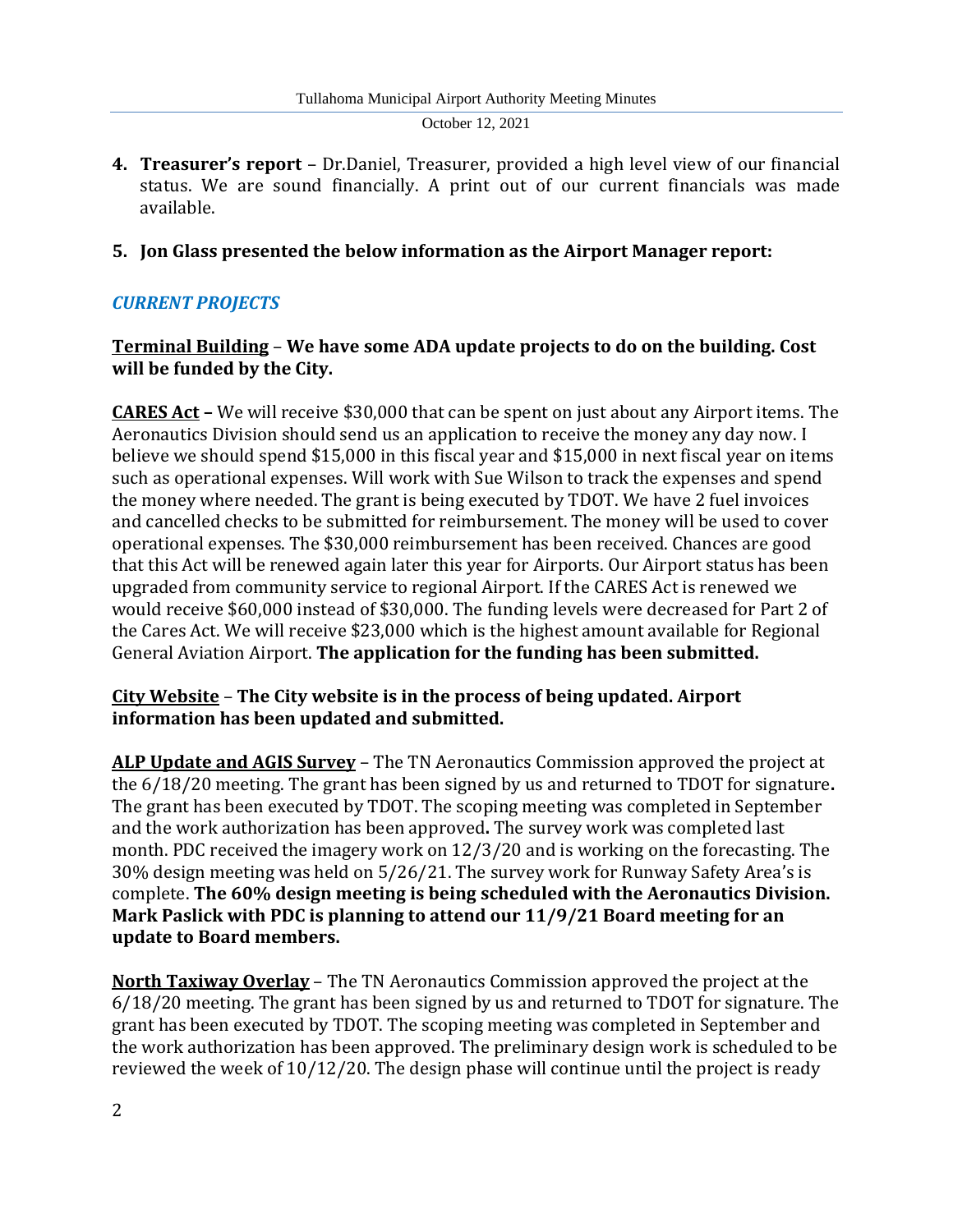to bid in the February time frame. With bids received we will then request the construction grant. Work will involve full depth replacement and the taxiway will be shut for about 3 weeks. The 2nd Engineer grant through the bid phase has been submitted for TDOT approval. We will start the bid phase of the project over the next month. The pre-bid meeting was on 4/8/21 and bids will be opened on 4/21/21 at 1:00 pm. We received 2 bids – Tinsley Asphalt (\$353,017.05) and Cleary Construction (\$592,449.00). Motion to accept Tinsley Asphalt bid? Curl Construction will work with Tinsley on site prep work**.** The TN Aeronautics Commission approved the \$422,000 construction grant request on 5/26/21. We have received the grant and returned it for TDOT execution. Hangar owners have been advised the work is expected to start around 8/16/21 and last about 30 days. Construction will begin on September 15. Hangar owners have been notified. **Paving of the taxiway is scheduled to begin 10.12.21.**

# **Airport CIP List**

# **These are the projects that have been ranked by the Board for priority over the next 4 years:**

- 1. Runway 24 Displacement Lighting Reconfiguration (2021)
- 2. Airfield Drainage Improvements (2022)
- 3. Obstruction Removal (2022)
- 4. Runway 18/36 Concrete Repair (2023)
- 5. New Electrical Vault (2025)
- 6. Apron and Taxiway Concrete Repair (2026)
- 7. Tractor/Bushhog Purchase (2027)

# **The CIP list has been updated with the Aeronautics Division. It will be updated with City of Tullahoma prior to 9/17/21.**

**Runway 6/24 Seal Coat and Crack Repair –** Aeronautics Division advised Jon Glass that we did make the list for this work to be completed this year at no cost to the Airport**.** The Engineer Company inspected runway 6/24 last month and will do some core samples later this month**.** The Aeronautics Division is running behind with west TN Airports. COVID has reduced revenue for TAD and we are now looking at Spring of 2022 for this work to be completed. **The scope of work has been approved.**

**Maintenance Contract** – We get reimbursed 50% on this grant up to \$39,600 each year or a \$19,800 reimbursement. The FY 19 contract will be returned to TAD for execution this week**.** Reimbursements in the amount of \$19,458.73 have been submitted to Blackcat**.** We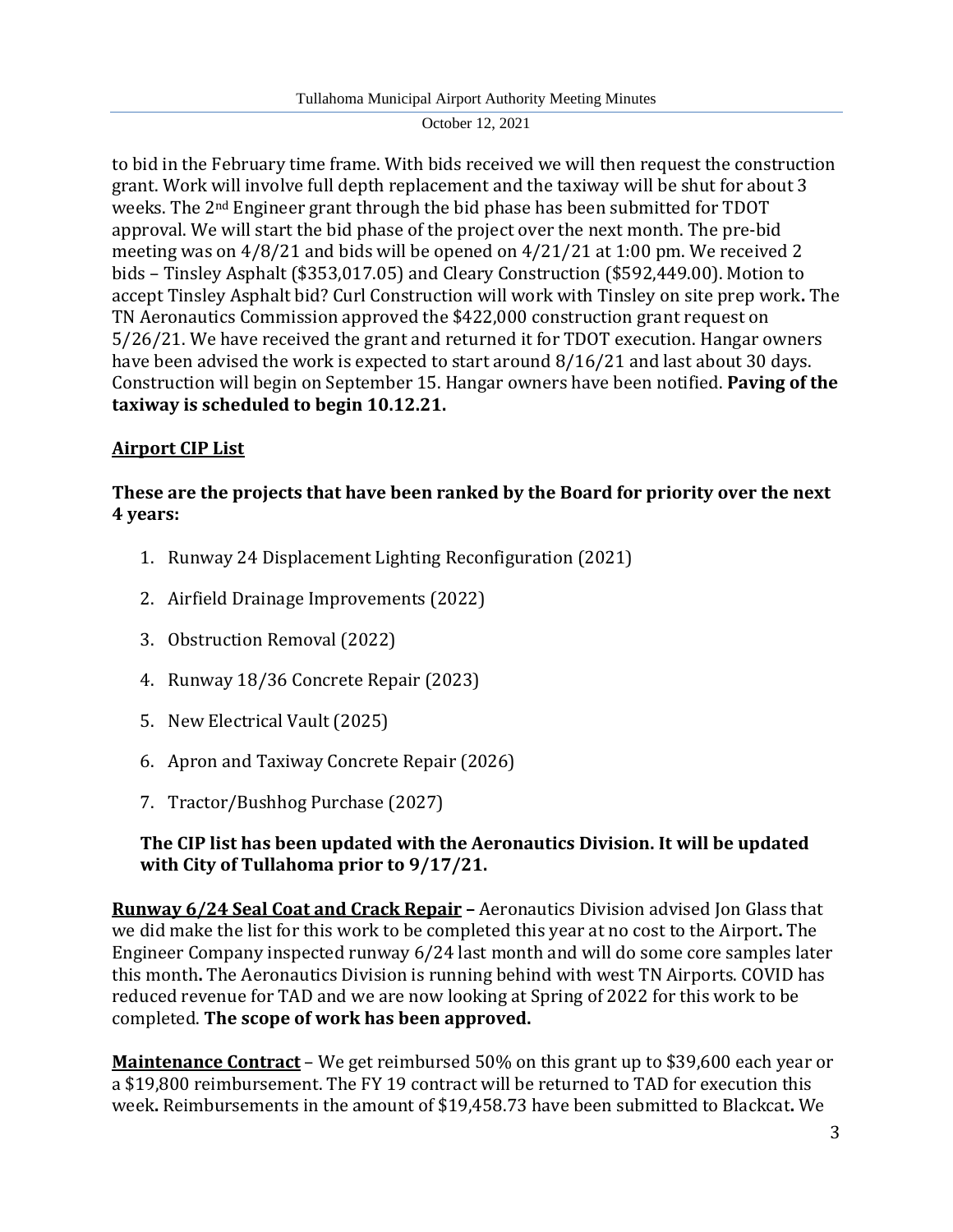have received the final reimbursement of \$3,418.78 for FY19. The terminal building parking lot seal coat work was completed under the pavement maintenance project saving us about \$8,500 on the maintenance contract grant. We received a \$13,680.13 reimbursement last month. Reimbursement for the \$1,319.87 will be submitted on 6/8/20. We have received full reimbursement for the 2019 grant. The 2020 grant has been executed by TDOT. The \$1,996.00 reimbursement has been received and the grant is closed for the fiscal year. **The 2022 grant has been approved by TAD.**

**Airport Inspection** – I have requested TAD to complete the Airport inspection earlier this year so any issues can be corrected prior to the AOPA Fly-In. They did the inspection on 6/4/19 and I should have the report in a week. We had no section 1 violations and received our Airport license. Aeronautics Division completed the Airport inspection the last week of July. The section 1 violation involves the runway 24 threshold lighting. An Engineer grant has been submitted to TAD to correct this issue. This project will consist of changing the threshold markings and lighting. It will be an estimated \$90,000 grant with a 5% local share. It is not eligible for the local share to be paid by the CARES Act since it was not on our CIP list. The Engineer grant has been submitted to TDOT for approval. The letter has been submitted to TAD to extend our conditional Airport license until this project is complete. The Engineering grant has been executed. The scoping meeting will be scheduled 5/26/21 with the 30% design meeting on the ALP update. **TAD completed the Airport inspection the last week of June. We have a section 1 violation for runway 9/27 and received a conditional license. We have at least 1 tree in the 20 to 1 approach slope on the east side of the runway. The property either belongs to the Harton or Parish family so we should not have an issue removing the tree. The survey work from the ALP Update will help us determine which tree it is.**

The 24 threshold work was advertised in the 9/8/21 edition of Tullahoma News. The prebid meeting will be held on 9/15/21 at 1:00 pm and bids will be opened on 9/22/21 at 1:00 pm. **Guardian Electric submitted a bid of \$58,391.00. The construction estimate from PDC was \$95,000. Motion to accept Guardian Electric bid?**

# *FUEL SALES*

Fuel sales for the month of September 2021 were 16,478.81 gallons. This is a 5,686.13 gallon decrease in the 22,164.94 gallons sold in September of 2020. All outstanding fuel invoices have been reimbursed to the City except for the AVGAS and Jet fuel still in the tank.

# **Fuel Sales 1/1/21 to 9/30/21 = 157,191.79**

Fuel Sales 1/1/20 to 9/30/20 = 163,285.99

| September 2021  | <b>AVGAS</b> | <b>AVGAS SS</b> | <b>Total</b> |
|-----------------|--------------|-----------------|--------------|
| <b>Gallons</b>  | 2,414.35     | 1,791.16        | 4,205.51     |
| <b>Flow Fee</b> | \$241.43     | \$179.11        | \$420.54     |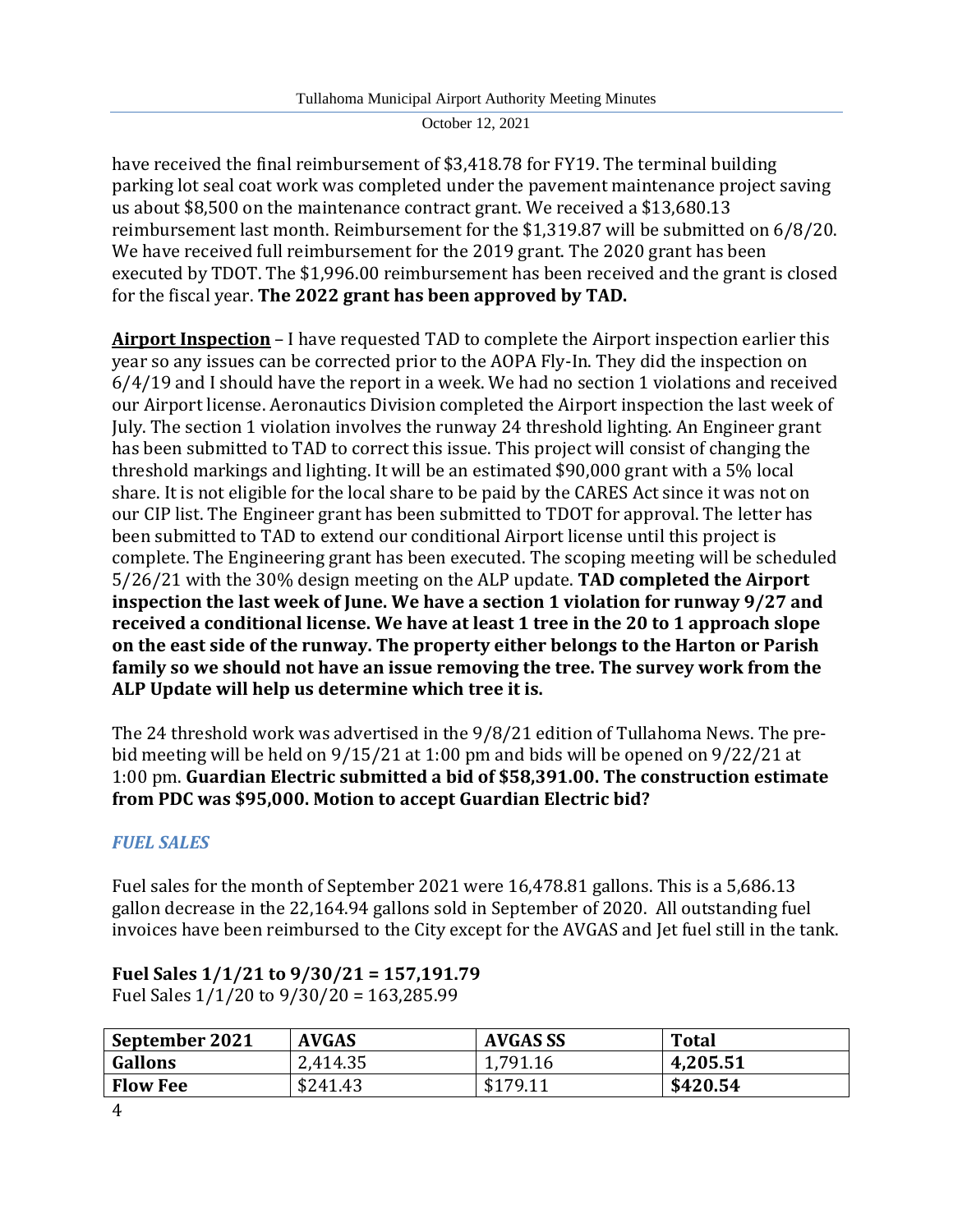| Tullahoma Municipal Airport Authority Meeting Minutes |  |  |  |
|-------------------------------------------------------|--|--|--|
|                                                       |  |  |  |

| 96<br><b>Pump Fee</b><br>$\mathbb{R}$<br>æ<br>,,,<br>. .<br>.D.<br>.D<br>.<br>- |
|---------------------------------------------------------------------------------|
|---------------------------------------------------------------------------------|

| September<br>2021 | <b>Jet Full</b><br><b>Price</b> | <b>Jet Discount</b> | <b>Total</b> |
|-------------------|---------------------------------|---------------------|--------------|
| <b>Gallons</b>    | 744.7                           | 11,528.6            | 12,273.3     |
| <b>Flow Fee</b>   | \$74.47                         | \$1,152.86          | \$1,227.33   |
| <b>Truck Fee</b>  | \$74.47                         | \$1,152.86          | \$1,227.33   |
| <b>Pump Fee</b>   | \$744.70                        | \$7,220.28          | \$7,964.98   |

Total AVGAS & Jet Gallons = 16,478.81 Total Flow Fee = \$1,647.87 Total Jet Truck Fee = \$1,227.33 Total Pump Fee = \$9,619.94 Total Employment Cost = \$7,835.50 **Jet Truck Fee Minus Rental = +\$377.33 Pump Fee Minus Employment Cost = +\$1,794.44**

*FUEL PRICES*

| 10/4/21                   | Tullahoma | Shelbyville | Winchester | McMinnville | Maury  | Murfreesboro |
|---------------------------|-----------|-------------|------------|-------------|--------|--------------|
|                           |           |             |            |             | County |              |
| AVGAS<br><b>SS</b>        | \$4.65    | \$4.75      |            | \$4.46      | \$4.65 | \$5.36       |
| <b>AVGAS</b><br><b>FS</b> | \$4.90    | \$4.95      | \$4.42     |             | \$4.86 | \$5.56       |
| Jet                       | \$4.15    | \$4.15      | \$4.41     | \$3.75      | \$4.15 | \$4.26       |

Airports within 50 miles of Tullahoma Average AVGAS price - \$5.26 Average Jet price - \$4.44

#### *AIRPORT FUEL SALES*

| <b>DATE</b>    | <b>FUEL SOLD</b> |
|----------------|------------------|
|                | (gallons)        |
| September 2021 | 16,478.81        |
| September 2020 | 22,164.94        |
| September 2019 | 33,825.03        |
| September 2018 | 20,463.64        |
| September 2017 | 17,936.07        |

#### *ANNUAL FUEL SALES (Gallons)*

| 2020 | 212,645.23 |
|------|------------|
| 2019 | 255,545.34 |
| 2018 | 234,691.04 |
| 2017 | 192,043.95 |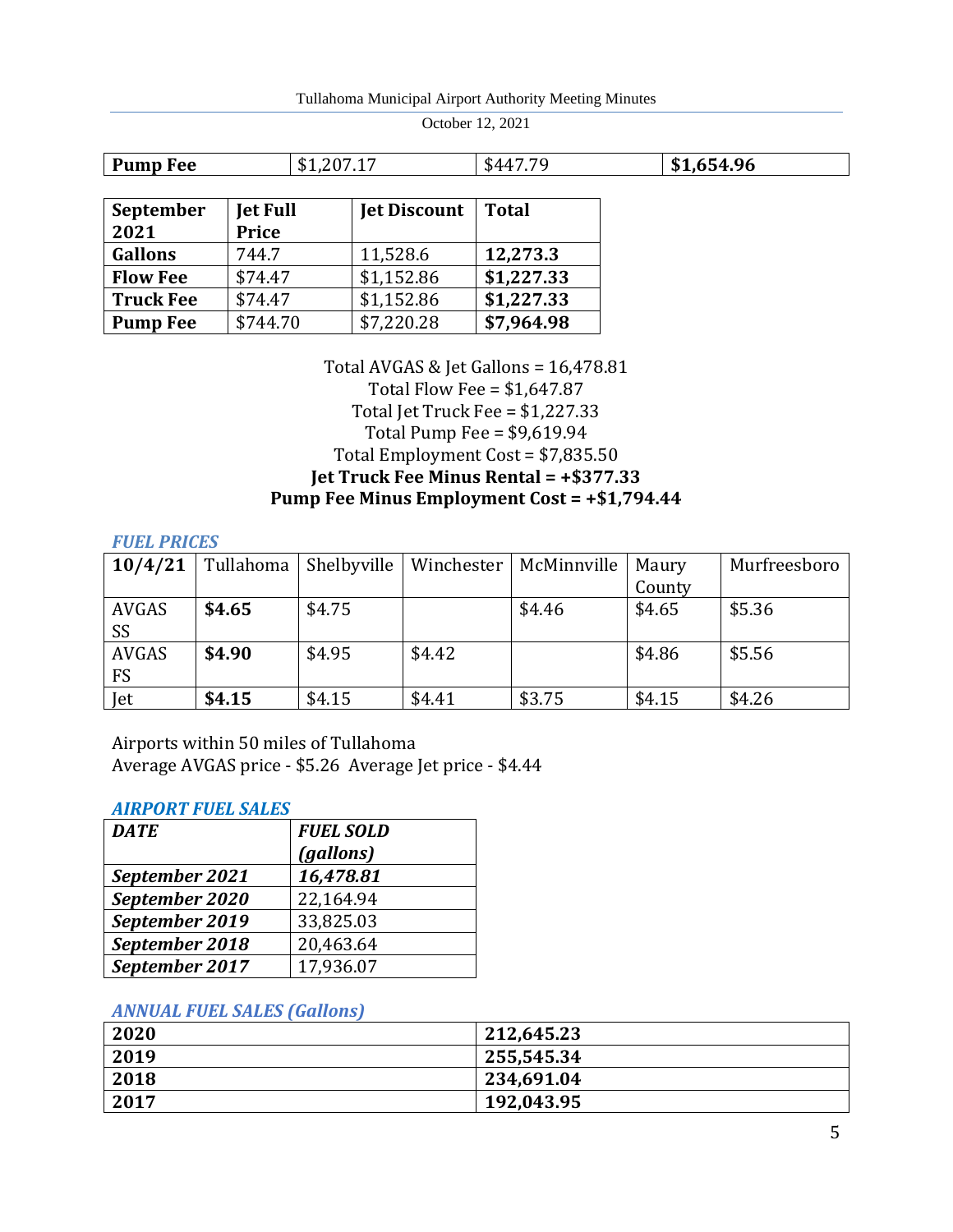#### Tullahoma Municipal Airport Authority Meeting Minutes

October 12, 2021

**2016 219,458.44**

## *MAINTENANCE/NAVAID PROBLEMS*

**Fuel Tanks –** No problems or outages for September 2021 **VOR** – FAA has sent out notices regarding the decommissioning of the VOR. **AWOS** – Out of service for 3 days in September. Repaired **Veeder Root Fuel System** – No problems or outages for September 2021. **RUNWAY AND TAXIWAY LIGHTS** – **Taxiway C and G are out of service. Guardian Electric has ordered a part for the regulator. REILS AND PAPI** – No problems or outages for September 2021.

#### *HANGAR RENT/INSURANCE*

#### **OVERDUE RENT** –

**EXPIRED INSURANCE CERTIFICATE** – None **OTHER** – None

*AIRPORT MARKETING/PRESENTATIONS* – None

**6. Old Business:**

**A. None**

- **7. New Business**
	- *A.* **Rezoning Request – The property owner of the 200 block of Ledford Mill Road is requesting the C-2 zoning be changed to R-3. The plan includes building town homes and houses on the 35 acres of land. Mary Samaniego attended the meeting and answered Board member questions. Chairman Sirks reported that the Airport Authority was opposed to the rezoning and will submit a letter to the Planning Commission. Ms. Samaniego encouraged Board members to get involved with the ongoing 2040 City Comprehensive Plan.**
	- **B. CAP Fuel Refund – The CAP is requesting a refund for fuel purchased for the Glider Academy in July. They purchased 1,100 gallons for the event but only used 747.3 gallons due to bad weather. The refund amount is \$1,614.00. A motion was made and approved to refund CAP \$1,614.00 for fuel purchased.**
	- **C. Beech Party Update – The Beech Party will be held October 13 to 17. Registration numbers are very high this year.**